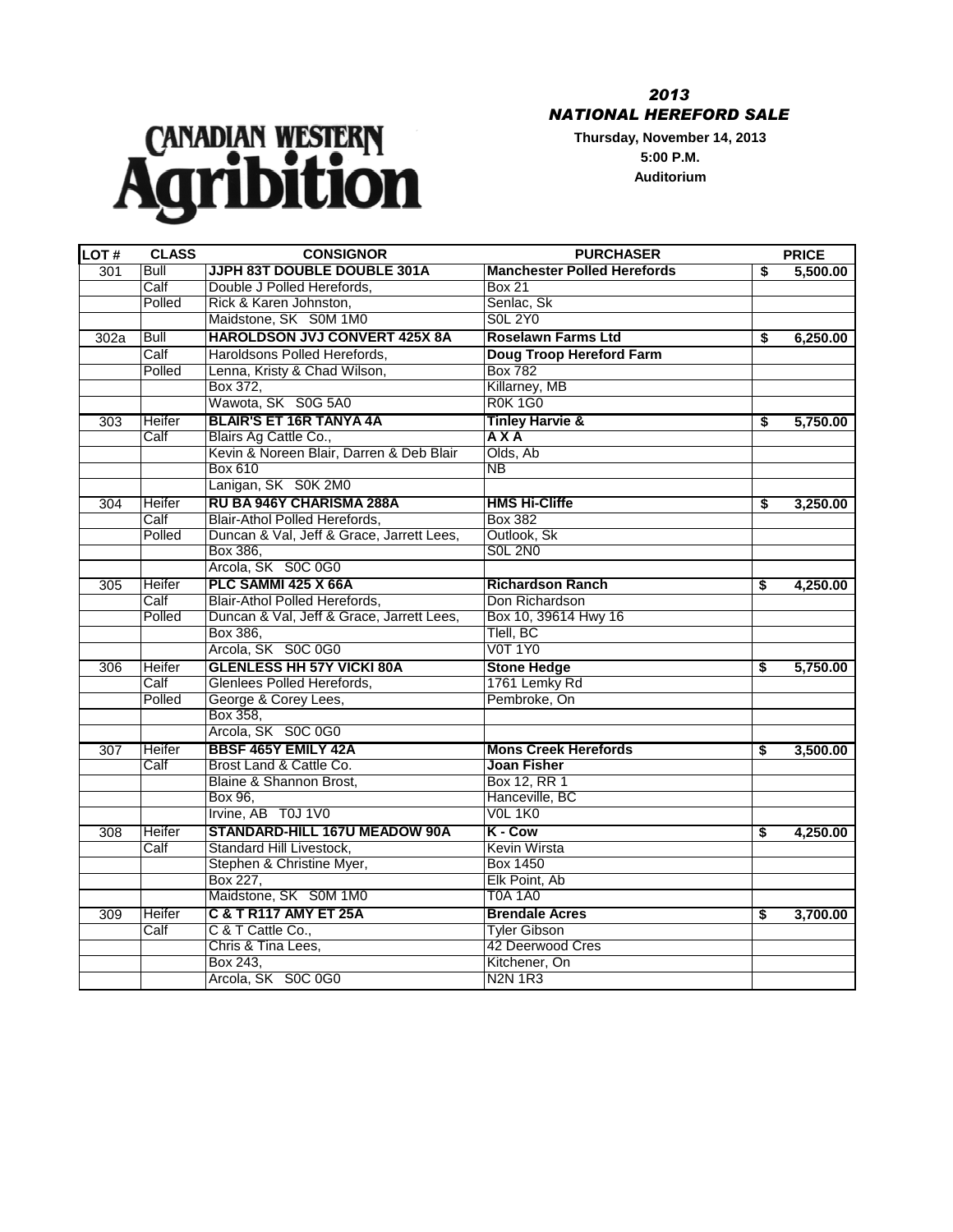| 310              | <b>Heifer</b> | GRH DBK 10X MISS BETTY 18A             | <b>Will Can Do Farms</b>                 | \$ | 6,100.00 |
|------------------|---------------|----------------------------------------|------------------------------------------|----|----------|
|                  | Calf          | Greenridge Farms,                      |                                          |    |          |
|                  |               | Marvin & Janet Stocki                  |                                          |    |          |
|                  |               | Kevin & Kristin Stocki                 |                                          |    |          |
|                  |               | Box 89.                                |                                          |    |          |
|                  |               | Fisher Branch, MB R0C 0Z0              |                                          |    |          |
| 311              | Heifer        | TCF GHC 11X MISS ULTRA 306A            | <b>GWG/ Wunder Bar/HMS Hi Cliffe/KLR</b> | \$ | 4,000.00 |
|                  | Calf          | The Cliff's Farm &                     | Box 314                                  |    |          |
|                  | Polled        | Crittenden Bros. Polled Herefords      | Imperial, Sk                             |    |          |
|                  |               | Saskatoon, SK                          | S0G 2J0                                  |    |          |
|                  |               |                                        |                                          |    |          |
| 313              | Heifer        | <b>M-R 100W AMERICAN HONEY 55A</b>     | <b>Braun Ranch</b>                       | S. | 4,250.00 |
|                  | Calf          | Mission Ridge Polled Herefords,        | <b>Box 104</b>                           |    |          |
|                  | Polled        | Steve, Fran, Matt, Mark, Paul, James & | Simmie, Sk                               |    |          |
|                  |               | Michelle Hordos                        | <b>SON 2NO</b>                           |    |          |
|                  |               | Box 310.                               |                                          |    |          |
|                  |               | Raymore, SK S0A 3J0                    |                                          |    |          |
| $\overline{314}$ | Heifer        | <b>CLAYRIDGE WILMA 63A</b>             | <b>AW Carter</b>                         | \$ | 2,300.00 |
|                  | Calf          | Clay Enterprises,                      | <b>Andy Carter</b>                       |    |          |
|                  |               | Mark Knutson,                          | RR3                                      |    |          |
|                  |               | Box 1.                                 | Amherst, N S                             |    |          |
|                  |               | Wappella, SK S0G 4Z0                   | <b>B4H3Y1</b>                            |    |          |
| 315              | Heifer        | <b>REDLINE HERSHEY 15A</b>             | <b>Double Deuce Acres</b>                | S  | 3,000.00 |
|                  | Calf          | Redline Livestock,                     | Box 31065 RPO Normanview                 |    |          |
|                  |               | Travis & Becky Page,                   | Regina, Sk                               |    |          |
|                  |               | RR #2                                  | <b>S4R 8R6</b>                           |    |          |
|                  |               | Didsbury, AB T0M 0W0                   |                                          |    |          |
| 316              | Heifer        | HDB 485T-S TOFFEE 308A                 | John & Charlene Lincoln                  | \$ | 2,700.00 |
|                  | Calf          | Bieber Herefords,                      | <b>Box 299</b>                           |    |          |
|                  |               | Wally & Kathy Herman & Christina,      | Wawota, Sk                               |    |          |
|                  |               | Ann Bieber                             | <b>S0G 5A0</b>                           |    |          |
|                  |               | Box 44,                                |                                          |    |          |
|                  |               | Wolsely, SK. S0G 5H0                   |                                          |    |          |
| 317              | Heifer        | ARTHUR 26Y 91U MS VICKI 20A            | <b>Medonte Highlands P. H.</b>           | \$ | 4,100.00 |
|                  | Calf          | Arthur Polled Herefords,               | 3055 Universal Dr                        |    |          |
|                  | Polled        | Tyler & Natasha Arthur & Family        | Mississauga, On                          |    |          |
|                  |               | Box 283,                               |                                          |    |          |
|                  |               | Alida, SK S0C 0B0                      |                                          |    |          |
| 318              | Heifer        | <b>MCCOY 31Y SUSIE 44A</b>             | <b>Luke Webb</b>                         | \$ | 3,100.00 |
|                  | Calf          | McCoy Cattle Co.,                      | <b>Box 52</b>                            |    |          |
|                  |               | Chad & Carrie Nicholas & Family        | Ogema, Sk                                |    |          |
|                  |               | Box 479,                               | <b>SOC 1Y0</b>                           |    |          |
|                  |               | Milestone, SK S0G 3L0                  |                                          |    |          |
| 319              | <b>Bred</b>   | <b>JHF LINDA 9Z</b>                    | Lake Ranch                               | \$ | 3,700.00 |
|                  | Heifer        | JHF Herefords,                         | Win Strothert                            |    |          |
|                  |               | Raymond Johnston,                      | West Vancouver, BC                       |    |          |
|                  |               | 13 RR#1,                               |                                          |    |          |
|                  |               | Leross, SK S0A 2C0                     |                                          |    |          |
|                  |               |                                        |                                          |    |          |